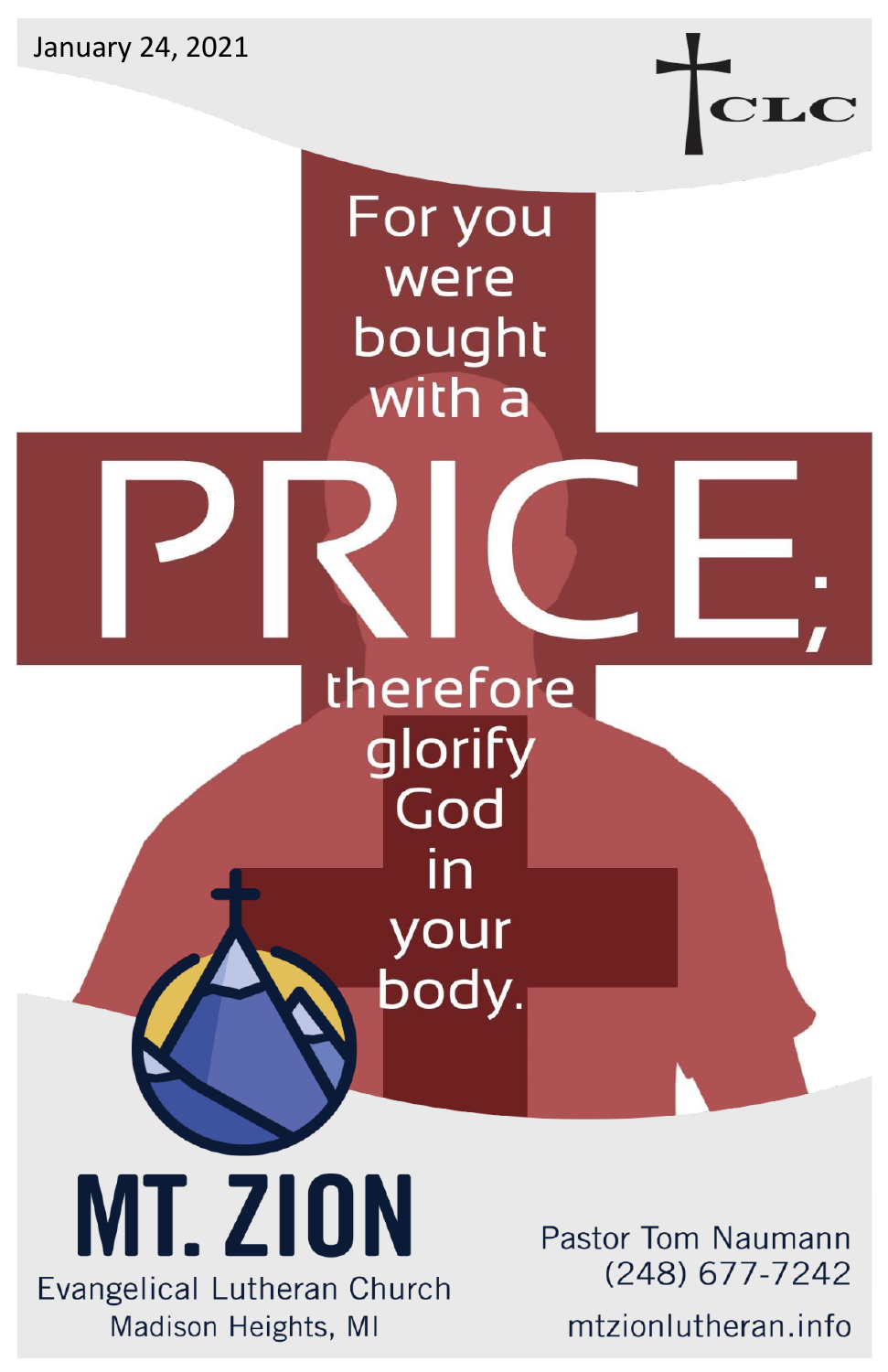

**Pre-Service Personal Prayer:** *We thank You, gracious Father in heaven, for the priceless blessings You have given us in and through Your Word. Bless our hearing of that holy Word. Grant that we may receive it with meekness, apply it to our lives and daily needs and make it known to others. Above all, strengthen and keep us in our saving faith unto eternal life through this blessed Means of Grace. We ask this in Jesus' name, Amen.*

# **Today's Worship!**

## **Greeting and Prayer**

**Opening Hymn 270 (TLH):** *Jesus Calls Us; o'er the Tumult*

*1. Jesus calls us; o'er the tumult Of our life's wild, restless sea, Day by day His sweet voice soundeth, Saying, "Christian, follow Me."*

*2. As of old Saint Andrew heard it By the Galilean lake, Turned from home and toil and kindred. Leaving all for His dear sake.*

*3. Jesus calls us from the worship Of the vain world's golden stole. From each idol that would keep us, Saying, "Christian, love Me more."*

*4. In our joys and in our sorrows, Days of toll and hours of ease, Still He calls, in cares and pleasures, "Christian, love Me more than these."*

*5. Jesus calls us; by Thy mercies, Savior, make us hear Thy call, Give our hearts to Thine obedience, Serve and love Thee best of all.*

**The Invocation** *We invoke ("call upon") the name of the one true God – Father, Son, and Holy Spirit.*  $\mathbf P$  In the name of the Father, and of the Son, and of the Holy Spirit. C **Amen!** 

**The Confession and Absolution of Sins** *We come before our Holy God admitting that we are sinful and need His forgiveness.*

 $\left| \mathbf{P} \right|$  We have come into the presence of God, who created us to love and serve Him as His dear children**.** But we have disobeyed Him and deserve only His wrath and punishment. Therefore, let us confess our sins to Him and plead for His mercy.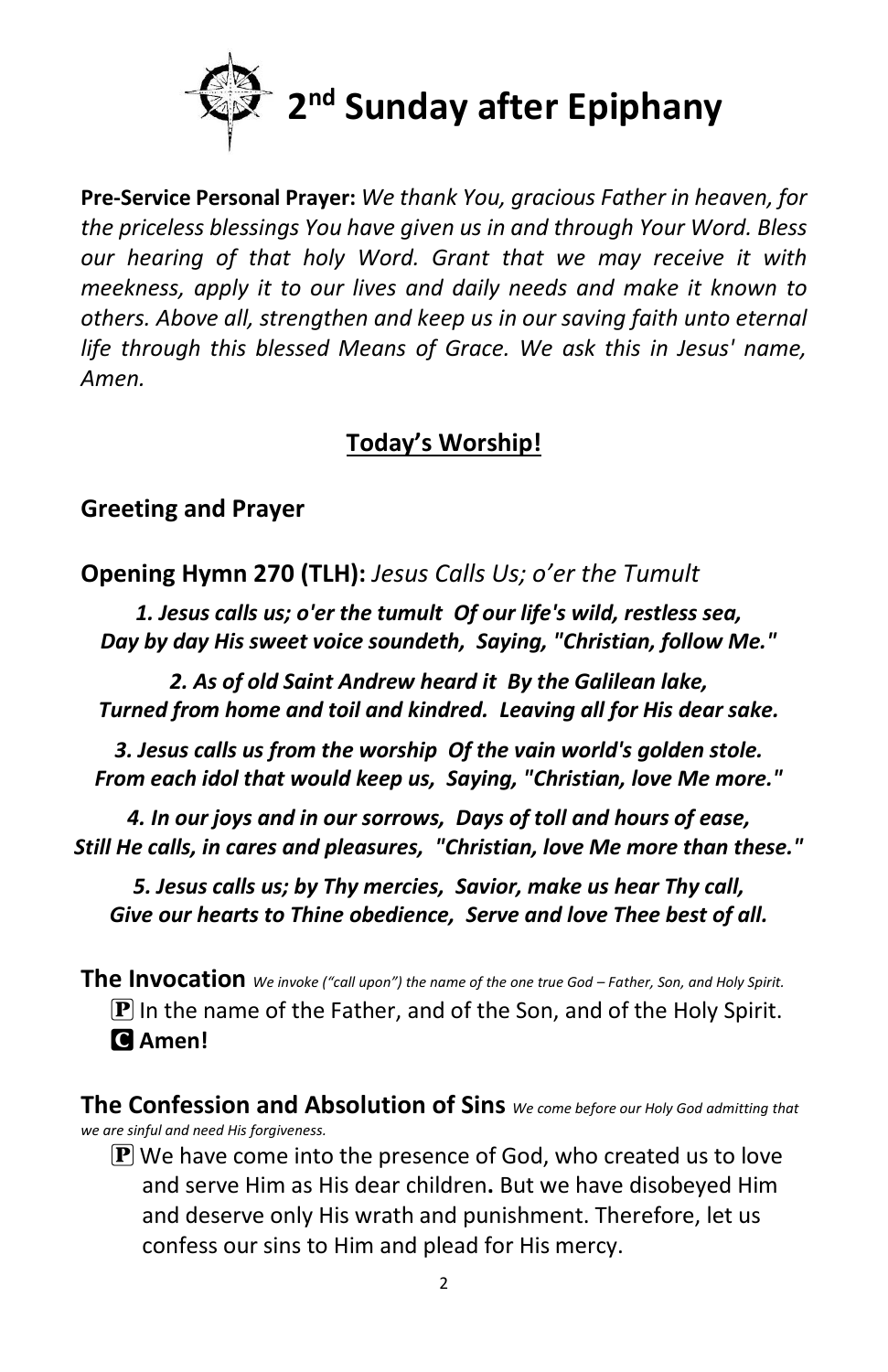- C **Merciful Father in heaven, I am altogether sinful from birth. In countless ways I have sinned against You and do not deserve to be called Your child. But trusting in Jesus, my Savior, I pray: Have mercy on me according to Your unfailing love. Cleanse me from my sin, and take away my guilt.**
- $\bf{P}$  God, our heavenly Father, has forgiven all your sins. By the perfect life and innocent death of our Lord Jesus Christ, He has removed your guilt forever. You are His own dear child. May God give you strength to live according to His will!



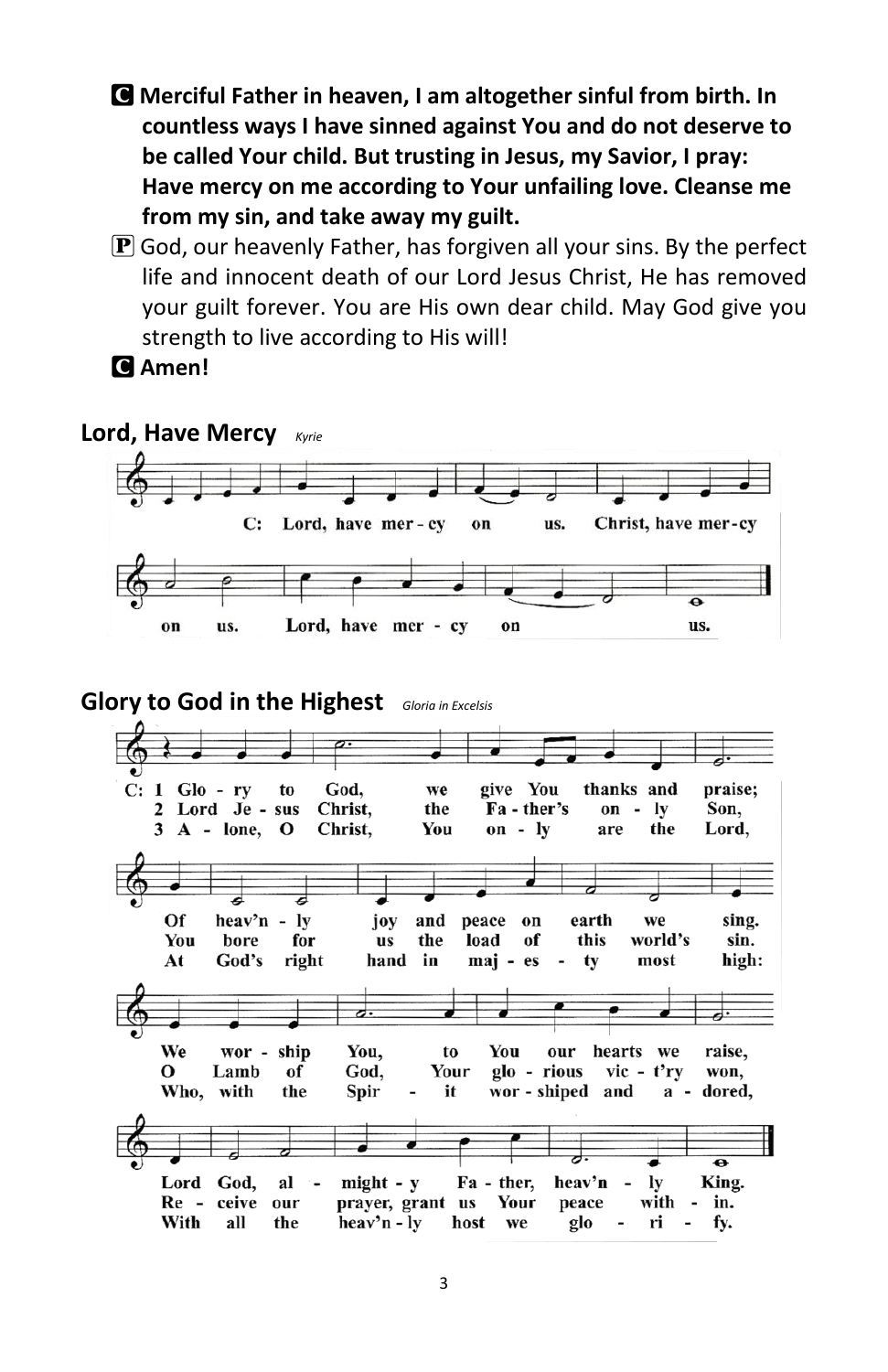## **The Prayer for the Day**

*The main thoughts for the day are collected together in this prayer.*

 $\bf{P}$  Let us pray... through Christ Jesus, Your Son, our Lord, who lives and reigns with you and the Holy Spirit, one God, now and forever.

### C **Amen.**

## **The Old Testament Reading:** *1 Samuel 3:1-10*

Now the young man Samuel was ministering to the LORD under Eli. And the word of the LORD was rare in those days; there was no frequent vision. <sup>2</sup> At that time Eli, whose eyesight had begun to grow dim so that he could not see, was lying down in his own place.  $3$  The lamp of God had not yet gone out, and Samuel was lying down in the temple of the LORD, where the ark of God was.

<sup>4</sup> Then the LORD called Samuel, and he said, "Here I am!" <sup>5</sup> and ran to Eli and said, "Here I am, for you called me." But he said, "I did not call; lie down again." So he went and lay down. <sup>6</sup> And the LORD called again, "Samuel!" and Samuel arose and went to Eli and said, "Here I am, for you called me." But he said, "I did not call, my son; lie down again." <sup>7</sup> Now Samuel did not yet know the LORD, and the word of the LORD had not yet been revealed to him. <sup>8</sup> And the LORD called Samuel again the third time. And he arose and went to Eli and said, "Here I am, for you called me." Then Eli perceived that the LORD was calling the young man.  $9$  Therefore Eli said to Samuel, "Go, lie down, and if he calls you, you shall say, 'Speak, LORD, for your servant hears.'" So Samuel went and lay down in his place. <sup>10</sup> And the LORD came and stood, calling as at other times, "Samuel! Samuel!" And Samuel said, "Speak, for your servant hears."

## **The Responsive Psalm Reading:** *Psalm 139:1-10*

- $\bf{P}$  O LORD, you have searched me and known me!
- C **You know when I sit down and when I rise up; you discern my thoughts from afar.**
- $\left[\mathbf{P}\right]$  You search out my path and my lying down
- C **And are acquainted with all my ways.**
- $\left[\mathbf{P}\right]$  Even before a word is on my tongue,
- C **Behold, O LORD, you know it altogether.**
- $\mathbf{P}$  You hem me in, behind and before,
- C **And lay your hand upon me.**
- $\mathbf{P}$  Such knowledge is too wonderful for me;

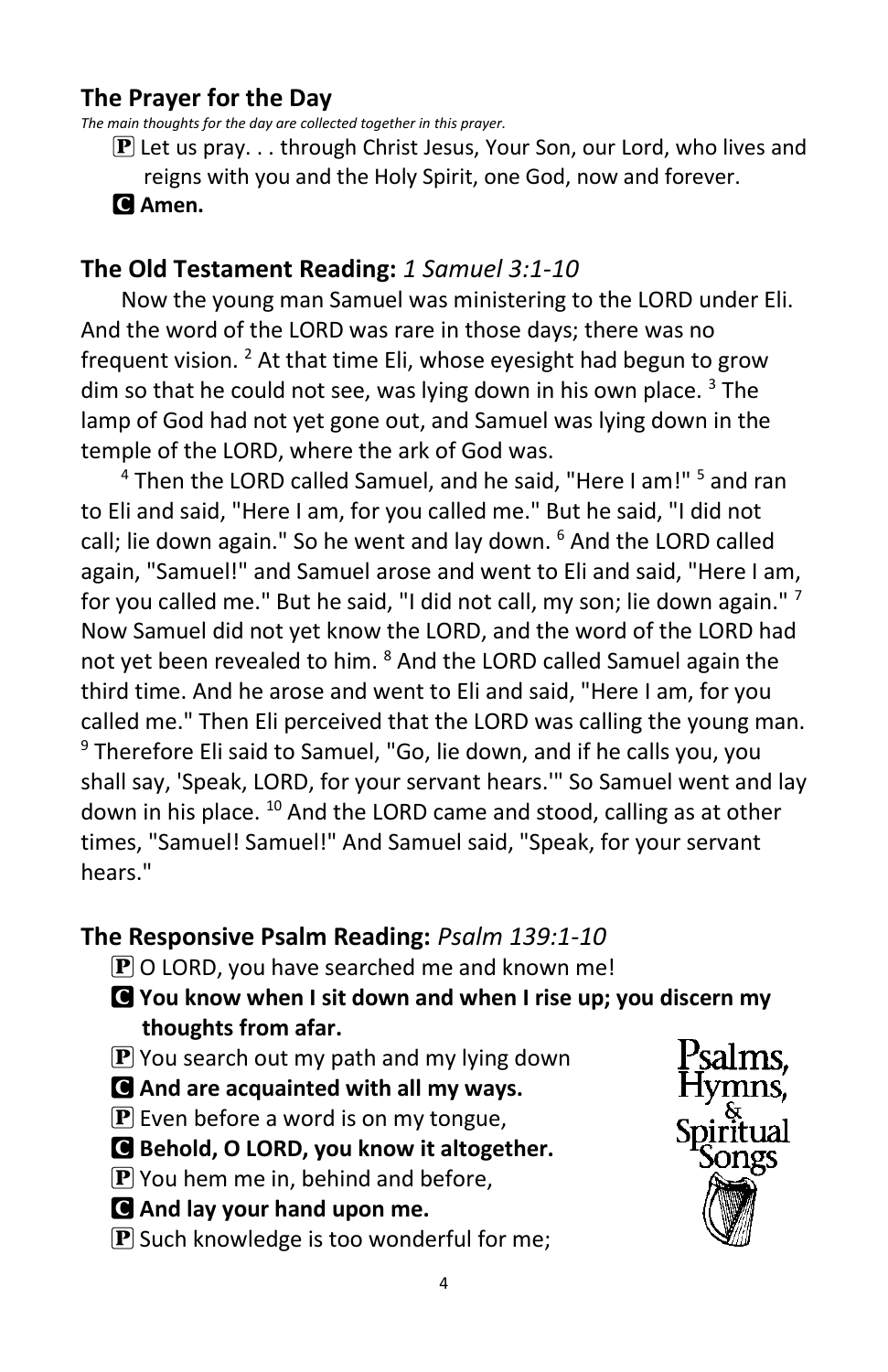C **It is high; I cannot attain it.** 

 $\bf{P}$  Where shall I go from your Spirit?

C **Or where shall I flee from your presence?** 

 $\mathbf{P}$  If I ascend to heaven, you are there!

C **If I make my bed in Sheol, you are there!** 

 $\bf{P}$  If I take the wings of the morning and dwell in the uttermost parts of the sea,

C **Even there your hand shall lead me, and your right hand shall hold me.**

# **The Epistle Reading:** *John 1:43-51*

The next day Jesus decided to go to Galilee. He found Philip and said to him, "Follow me." <sup>44</sup> Now Philip was from Bethsaida, the city of Andrew and Peter. <sup>45</sup> Philip found Nathanael and said to him, "We have found him of whom Moses in the Law and also the prophets wrote, Jesus of Nazareth, the son of Joseph." <sup>46</sup> Nathanael said to him, "Can anything good come out of Nazareth?" Philip said to him, "Come and see." <sup>47</sup> Jesus saw Nathanael coming toward him and said of him, "Behold, an Israelite indeed, in whom there is no deceit!" <sup>48</sup> Nathanael said to him, "How do you know me?" Jesus answered him, "Before Philip called you, when you were under the fig tree, I saw you." <sup>49</sup> Nathanael answered him, "Rabbi, you are the Son of God! You are the King of Israel!" <sup>50</sup> Jesus answered him, "Because I said to you, 'I saw you under the fig tree,' do you believe? You will see greater things than these." <sup>51</sup> And he said to him, "Truly, truly, I say to you, you will see heaven opened, and the angels of God ascending and descending on the Son of Man."

 $\mathbf P$  Blessed are they who hear the Word of God and keep it.

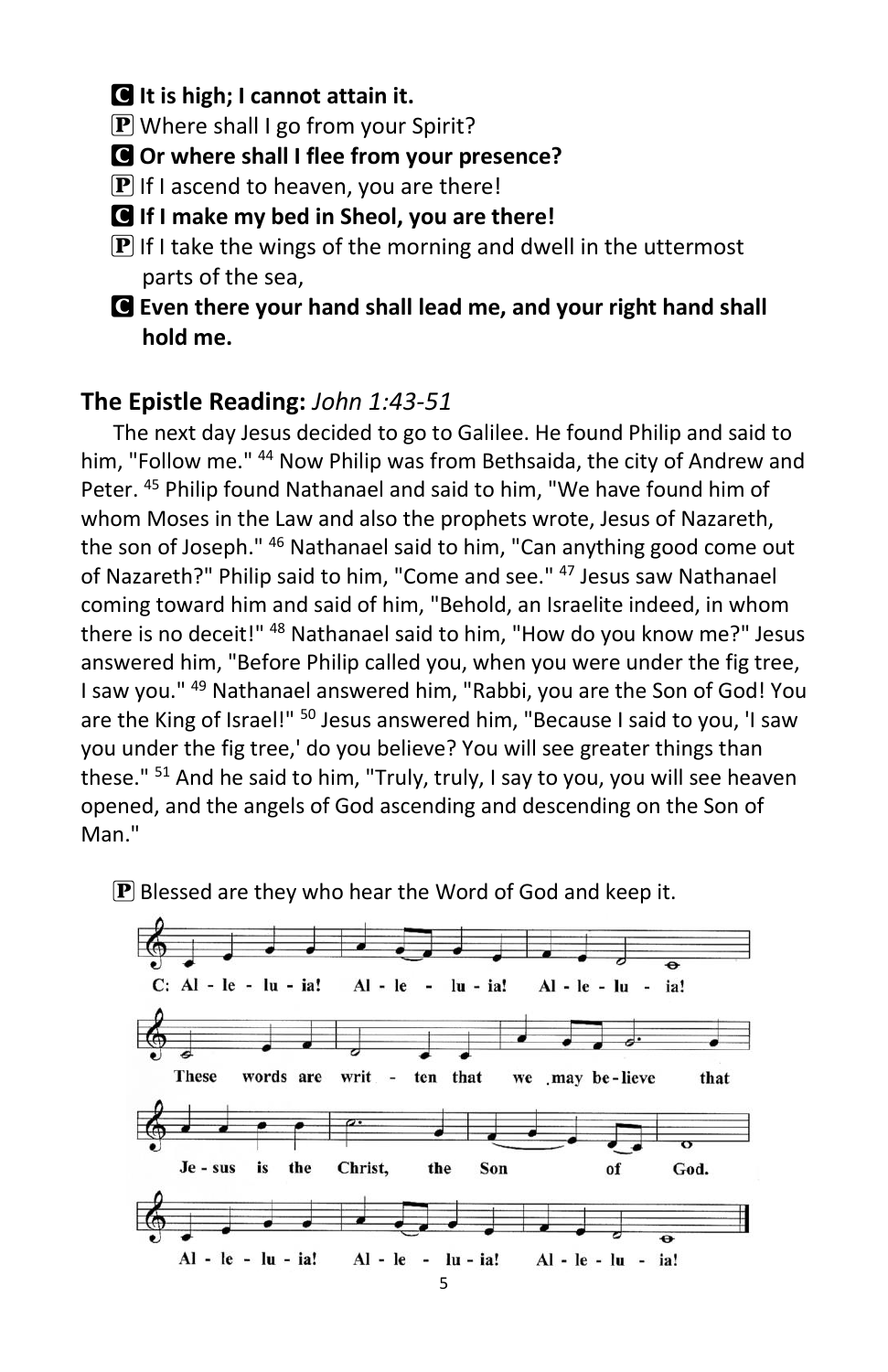#### **The Apostles' Creed** *We boldly confess what we believe.*

- C **I believe in God, the Father Almighty, Maker of heaven and earth. I believe in Jesus Christ, His only Son, our Lord, who was conceived by the Holy Spirit, born of the virgin Mary, suffered under Pontius Pilate, was crucified, died and was buried. He descended into hell. The third day He rose again from the dead. He ascended into heaven; And is seated at the right hand of God the Father Almighty. From there He will come to judge the living and the dead.**
	- **I believe in the Holy Spirit, the holy Christian Church, the communion of saints, the forgiveness of sins, the resurrection of the body, and the life everlasting. Amen.**

## **Hymn 296 (TLH):** *Speak, O Lord, Thy Servant Heareth*

*1. Speak, O Lord, Thy servant heareth, To Thy Word I now give heed; Life and spirit Thy Word beareth, All Thy Word is true indeed. Death's dread power in me is rife; Jesus, may Thy Word of Life Fill my soul with love's strong fervor That I cling to Thee forever.* 

*2. Oh, what blessing to be near Thee And to hearken to Thy voice! May I ever love and fear Thee That Thy Word may be my choice! Oft were hardened sinners, Lord, Struck with terror by Thy Word; But to him who for sin grieveth Comfort sweet and hope it giveth.* 

*3. Lord, Thy words are waters living Where I quench my thirsty need; Lord, Thy words are bread life-giving, On Thy words my Soul doth feed. Lord, Thy words shall be my light Through death's vale and dreary night; Yea, they are my sword prevailing And my cup of joy unfailing.* 

*4. Precious Jesus, I beseech Thee, May Thy words take root in me; May this gift from heaven enrich me So that I bear fruit for Thee! Take them never from my heart Till I see Thee as Thou art, When in heavenly bliss and glory I shall greet Thee and adore Thee.*

### **The Sermon:** *1 Corinthians 6:12-20*

"All things are lawful for me," but not all things are helpful. "All things are lawful for me," but I will not be enslaved by anything.  $13$ "Food is meant for the stomach and the stomach for food"--and God will destroy both one and the other. The body is not meant for sexual immorality, but for the Lord, and the Lord for the body.<sup>14</sup> And God raised the Lord and will also raise us up by his power. <sup>15</sup> Do you not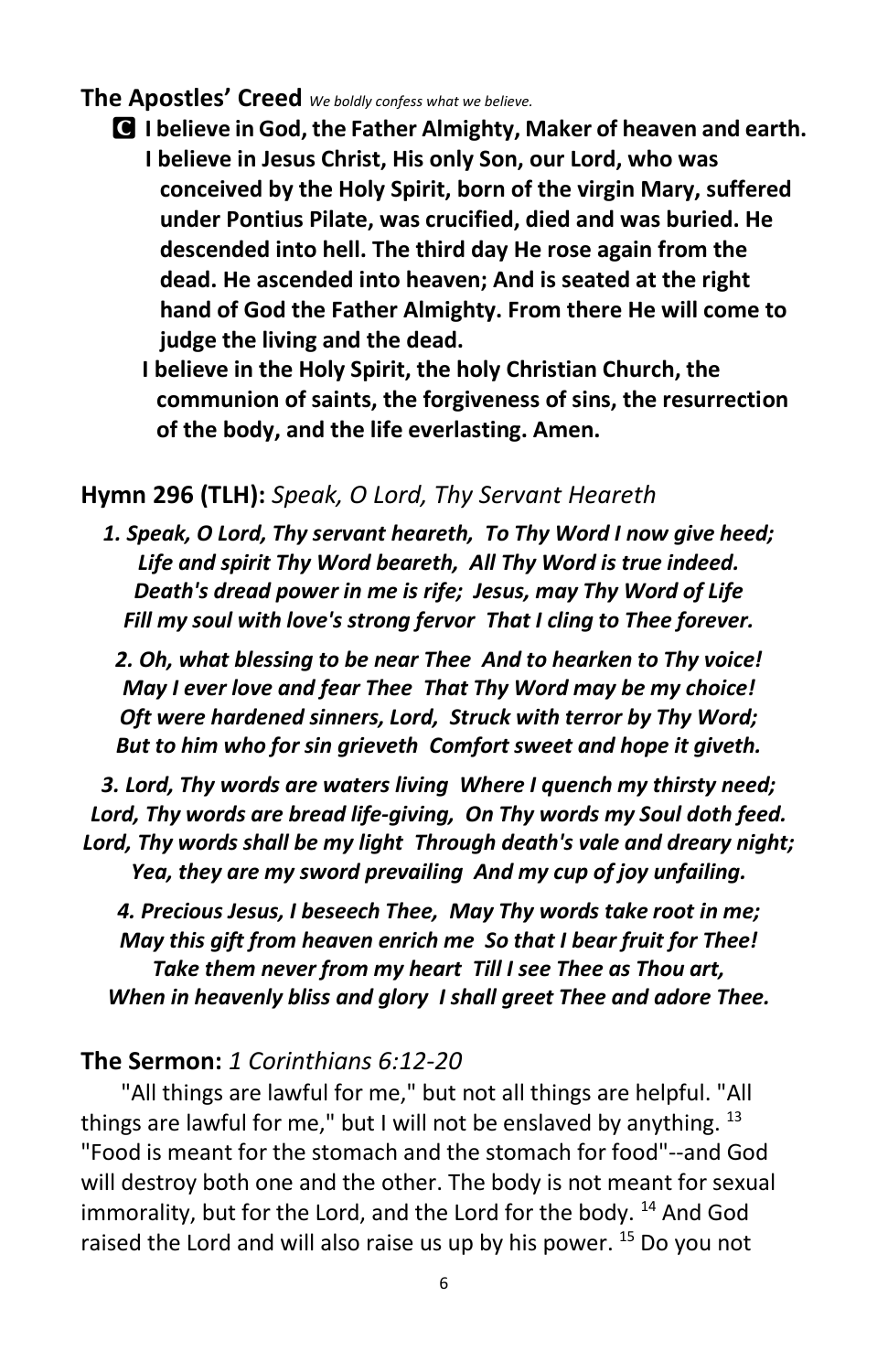know that your bodies are members of Christ? Shall I then take the members of Christ and make them members of a prostitute? Never! <sup>16</sup> Or do you not know that he who is joined to a prostitute becomes one body with her? For, as it is written, "The two will become one flesh." <sup>17</sup> But he who is joined to the Lord becomes one spirit with him. <sup>18</sup> Flee from sexual immorality. Every other sin a person commits is outside the body, but the sexually immoral person sins against his own body.  $^{19}$  Or do you not know that your body is a temple of the Holy Spirit within you, whom you have from God? You are not your own, <sup>20</sup> for you were bought with a price. So glorify God in your body.

## **THEME: My Body, God's Temple**



I. Bought with a price II. Set free to glorify God

### **The Offertory**

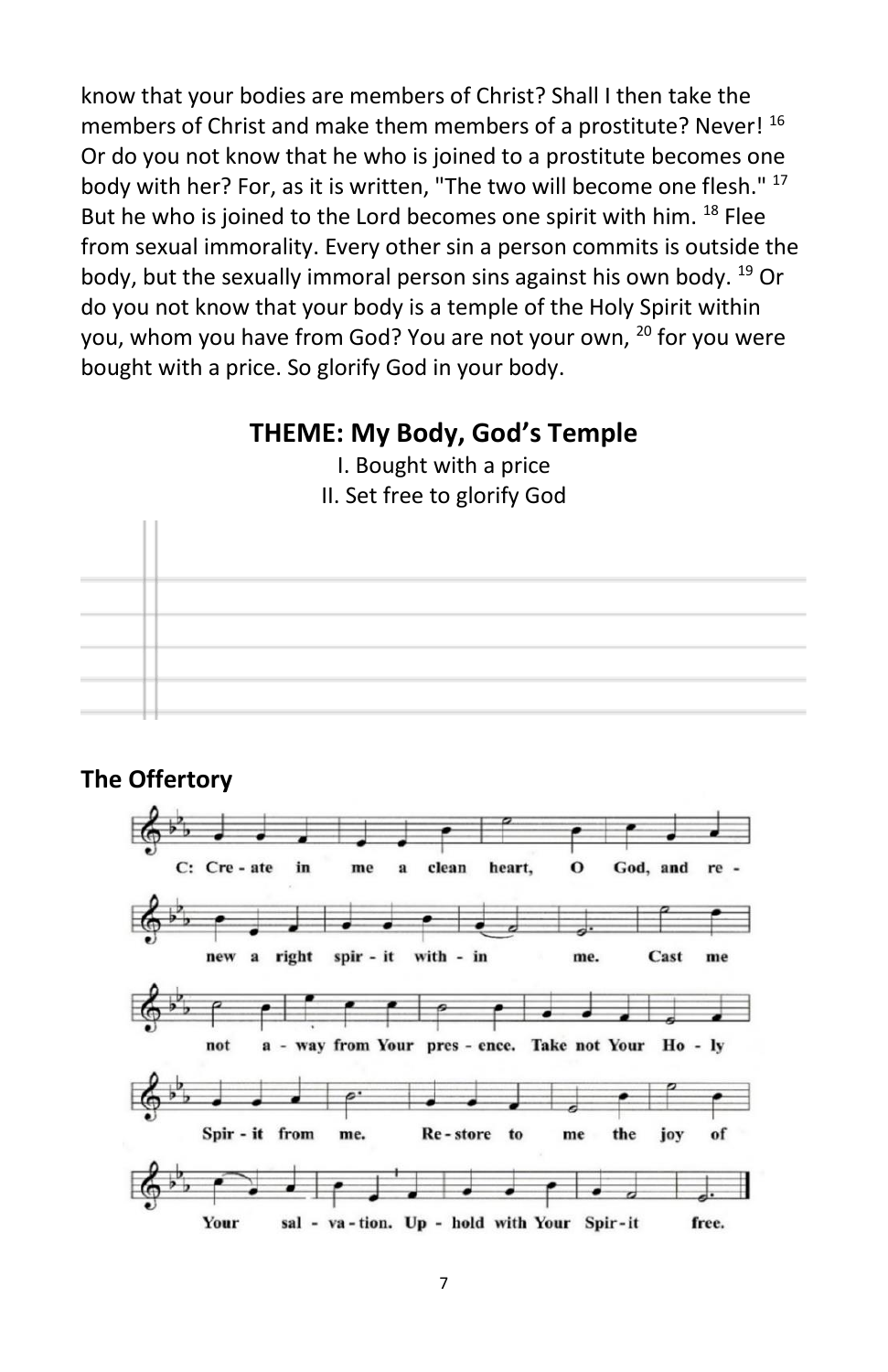**Hymn 398 (TLH):** *Renew Me, O Eternal Light*

*1. Renew me, O eternal Light, And let my heart and soul be bright, Illumined with the light of grace That issues from Thy holy face.* 

*2. Destroy in me the lust of sin, From all impureness make me clean. Oh, grant me power and strength, my God, To strive against my flesh and blood!* 

*3. Create in me a new heart, Lord, That gladly I obey Thy Word And naught but what Thou wilt, desire; With such new life my soul inspire.* 

*4. Grant that I only Thee may love And seek those things which are above Till I behold Thee face to face, O Light eternal, through Thy grace.*

### **Prayer of the Church – The Lord's Prayer**

C **Our Father who art in heaven, hallowed be Thy name, Thy kingdom come, Thy will be done on earth as it is in heaven. Give us this day our daily bread; and forgive us our trespasses as we forgive those who trespass against us; and lead us not into temptation, but deliver us from evil. For Thine is the kingdom and the power and the glory forever and ever. Amen.**

#### **The Benediction**

*The blessing given by God for His people (Numbers 6:24-26)*

 $\left[\mathbf{P}\right]$  The Lord bless you and keep you.

The Lord make His face shine upon you and be gracious unto you. The Lord lift up His countenance upon you and give you peace.

C **Amen!** 

## **Closing Hymn 409:1 (TLH):** *Let Us Ever Walk with Jesus*

*1. Let us ever walk with Jesus, Follow His example pure, Flee the world, which would deceive us And to sin our souls allure. Ever in His footsteps treading, Body here, yet soul above, Full of faith and hope and love, Let us do the Father's bidding. Faithful Lord, abide with me; Savior, lead, I follow Thee.*

Hymns and liturgical settings under copyright are used by permission through Concordia Publishing House License #000014224 or OneLicense.net #A-732884. All Rights reserved. Used by permission. Unless otherwise indicated, Scripture quotations are from the ESV® Bible (The Holy Bible, English Standard Version®), copyright © 2001 by Crossway, a publishing ministry of Good News Publishers. Used by permission. All rights reserved.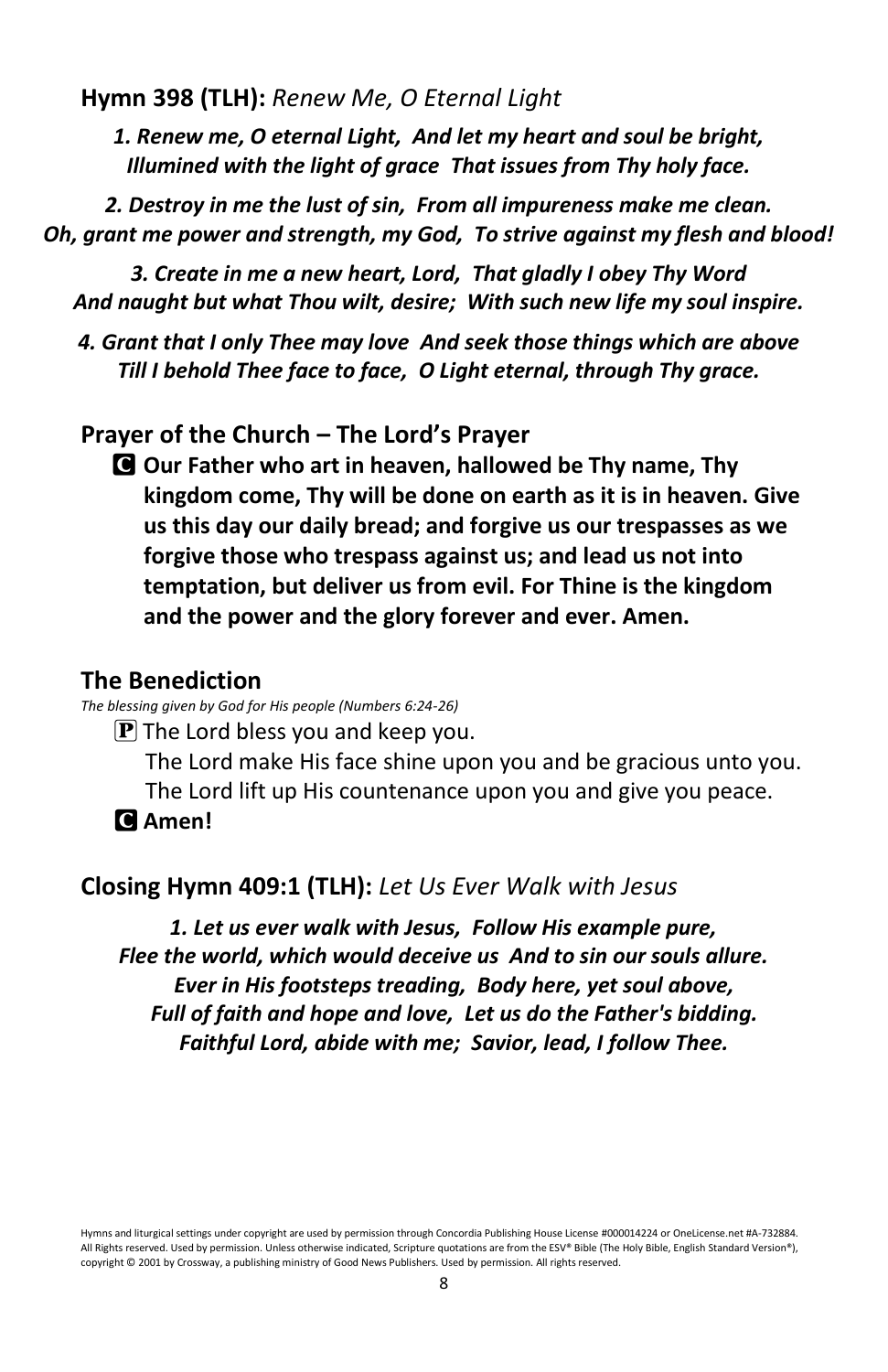## **ANNOUNCEMENTS**

*"If the LORD wills, we will do this or that." James 4:15*

**WELCOME EVERYONE!** We pray that God's Word and our worship today will help you grow in the grace and knowledge of our Savior Jesus. We ask our visitors to please sign our guest book. If you are looking for a church home, we hope you've found it with us. Ask our Pastor about a free Bible study he offers to explain what we believe, teach, and practice. Where and when? Your convenience.

**NO USHERING OUT OF CHURCH:** The cold winter weather has made it quite uncomfortable to visit outdoors following service. So in order to maintain social distancing indoors, we will no longer be ushering out of the sanctuary. Rather, we encourage worshipers to remain spaced out in the pews while visiting after the service. Feel free to dismiss yourself when you're ready to leave.

**THE 1st QUARTER VOTERS MEETING** is today at 1pm on Google Meet. Voters, please see yesterday's church email for information from President Wittorp about how to join the meeting. Hard copies of the annual congregational report are available on the hymnal rack in the back of church.

**WEDNESDAY ONLINE BIBLE CLASS** continuesthis Wednesday, January 27 at 7pm on Google Meet: meet.google.com/kpe-ctuk-qwd. We continue our study of the Book of Acts with chapters 17-18. Hope to see you there!

**9:00AM SUNDAY BIBLE CLASS** is resuming next Sunday, January 31 per the determination of the Board of Elders at a meeting this past Tuesday. Bible Class will be held in the sanctuary and attendees will be asked to space out just as they would for the church service. The class will be live streamed privately to Mt. Zion members only. Keep an eye on your email for more details coming soon.

**NEW COMMUNION REGISTRATION PRACTICE:** It is quite common throughout Christianity for churches to ask their members to register their names before communing on a particular Sunday. This helps the pastor and church elders keep track of monthly communicants to ensure that all communicant members are regularly receiving the wonderful, sin-forgiving sacrament of the body and blood of Jesus. In the past, Mt. Zion's pastor has been solely responsible for recording the names of those who commune. However, as Mt. Zion's membership has increased and especially considering the current pandemic with some members worshiping from home, beginning on February 7 we will now be asking all communicants to please register either via email or in-person on a sign-up sheet that will be available in the back of church. Thank you!

**OFFERING ANNOUNCEMENT:** The normal collection of the offering has been omitted from this service. If you have an offering that you wish to contribute,